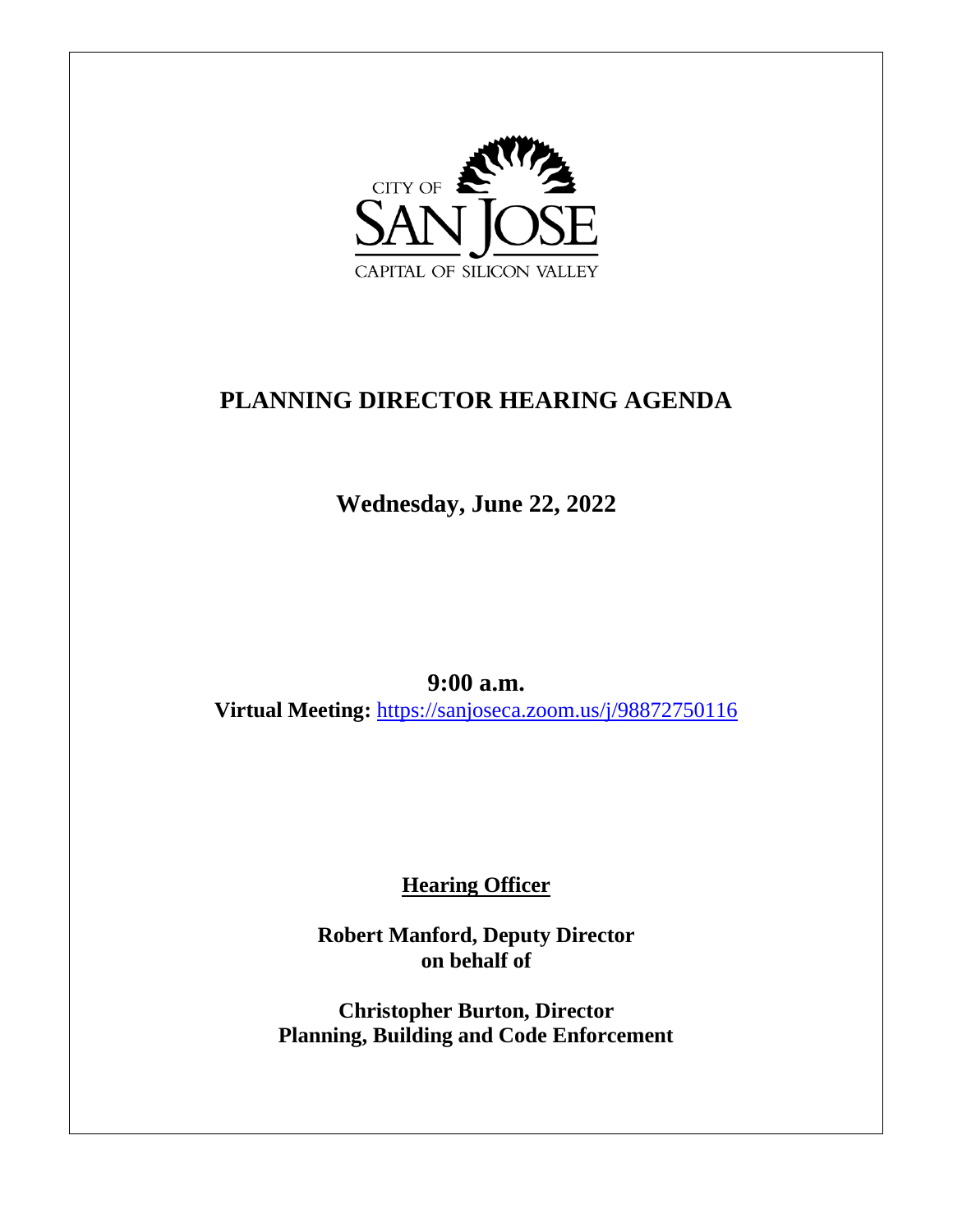#### **\* COVID-19 NOTICE \***

Consistent with AB 361 and City of San Jose Resolution Nos. 79485, 80237, 80266, 80290, 80323, 80343, 80363, 80400, 80445, 80481 and 80507, this meeting will not be physically open to the public and the Director Hearing Members will be teleconferencing from remote locations.

The Director Hearing is meeting via teleconference from remote locations in accordance with state and local orders and measures taken as a result of the Covid-19 pandemic.

#### **How to provide spoken Public Comment during the Planning Director Hearing meeting:**

- 1. By Phone: (888) 475 4499. Webinar ID is 988 7275 0116. Click \*9 to raise a hand to speak. Click  $*6$  to unmute when called. Alternative phone numbers are: US:  $+1$  (213) 338-8477 or  $+1$  (408) 638-0968 or (877) 853-5257 (Toll Free)
- 2. Online at:<https://sanjoseca.zoom.us/j/98872750116>
	- a. Use a current, up-to-date browser: Chrome 30+, Firefox 27+, Microsoft Edge 12+, Safari 7+. Certain functionality may be disabled in older browsers including Internet Explorer. Mute all other audio before speaking. Using multiple devices can cause an audio feedback.
	- b. Enter an email address and name. The name will be visible online and will be used to notify you that it is your turn to speak.
	- c. When the Hearing Officer calls for the item on which you wish to speak, click on "raise hand." Speakers will be notified shortly before they are called to speak.
	- d. When called, please limit your remarks to the time limit allotted.

Before or during the meeting, if you have any questions or trouble logging into the Zoom meeting please email [PlanningSupportStaff@sanjoseca.gov](mailto:PlanningSupportStaff@sanjoseca.gov) or call Support Staff at 408-535-3505 for assistance.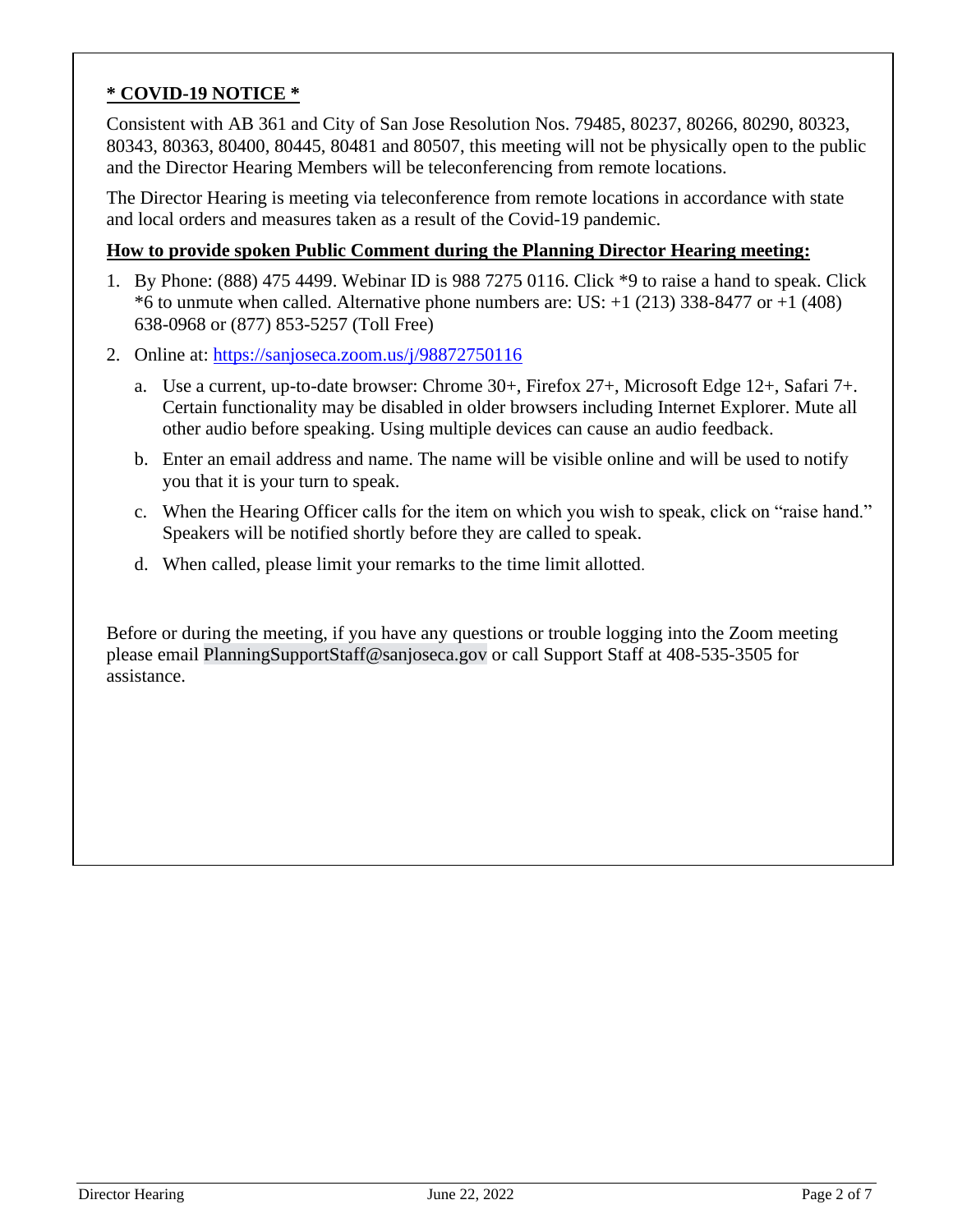#### **NOTICE**

To request an alternative format agenda under the Americans with Disabilities Act for City-sponsored meetings, events or printed materials, please call Support Staff at 408-535-3505 or 1-800-735-2992 (TTY), as soon as possible, but at least three business days before any meeting or event. Accommodations: Any member of the public who needs accommodations should email the ADA Coordinator at [ADA@sanjoseca.gov](mailto:ADA@sanjoseca.gov) or by calling (408) 535-8430.

### **NOTICE TO THE PUBLIC**

## **1. CALL TO ORDER**

Good morning, we are calling to order the Planning Director Hearing of **June 22, 2022**. My name is *Robert Manford* and I am the Hearing Officer for today's agenda on behalf of and delegated by the Director of Planning, Building and Code Enforcement, Christopher Burton.

Please note the following:

The hearing procedure and order of input will be as follows:

- 1. I will identify each project as described on the agenda.
- 2. For those items on the Consent Calendar, I will ask if anyone wishes to speak on the item. If a separate discussion is warranted, I will move the item to the Public Hearing portion of the agenda. If a separate discussion is not needed, the item will remain on the Consent Calendar for approval.
- 3. For those items listed under Public Hearing, I will ask staff to provide a brief report.
- 4. The applicant or their representative who wishes to speak on the item will have up to five minutes to speak and should identify themselves by stating their name for the record.
- 5. After the applicant or their representative has spoken, any member of the public who wishes to speak on the item may provide testimony, up to two minutes per speaker, either for or against the project. All speakers are required to state their name for the record.
- 6. Following comments from the public, the applicant may make additional remarks for up to five minutes.
- 7. I will then close the public hearing, and I may ask staff to answer questions, respond to comments made by the applicant or the public, or further discuss the item. I will take action on the item.

**If you challenge these land use decisions in court, you may be limited to raising only those issues you or someone else raised at this public hearing or in written correspondence delivered to the City at, or prior to, the public hearing.**

**The Planning Director's actions on agenda items will be final when the permit is signed and mailed, unless the permit or the environmental clearance determination is appealed.** The Planning Director's actions on the permits are appealable in accordance with the requirements of Title 20 of the Municipal Code (Zoning Ordinance). The Planning Director's actions on the environmental review for the permits under the California Environmental Quality Act (CEQA) are separately appealable in accordance with the requirements of Title 21 of the Municipal Code (Environmental Clearance).

The City of San Jose is committed to open and honest government and strives to consistently meet the community's expectations by providing excellent service, in a positive and timely manner, and in the full view of the public. The City Code of Ethics may be viewed on-line at **<https://www.sanjoseca.gov/home/showdocument?id=11915>**

All public records relating to an open session item on this agenda, which are not exempt from disclosure pursuant to the California Public Records Act, that are distributed to a majority of the legislative body will be available for public inspection at the Planning, Building and Code Enforcement at San José City Hall, 200 E. Santa Clara Street, San José, CA 95113 at the same time that the public records are distributed or made available to the legislative body.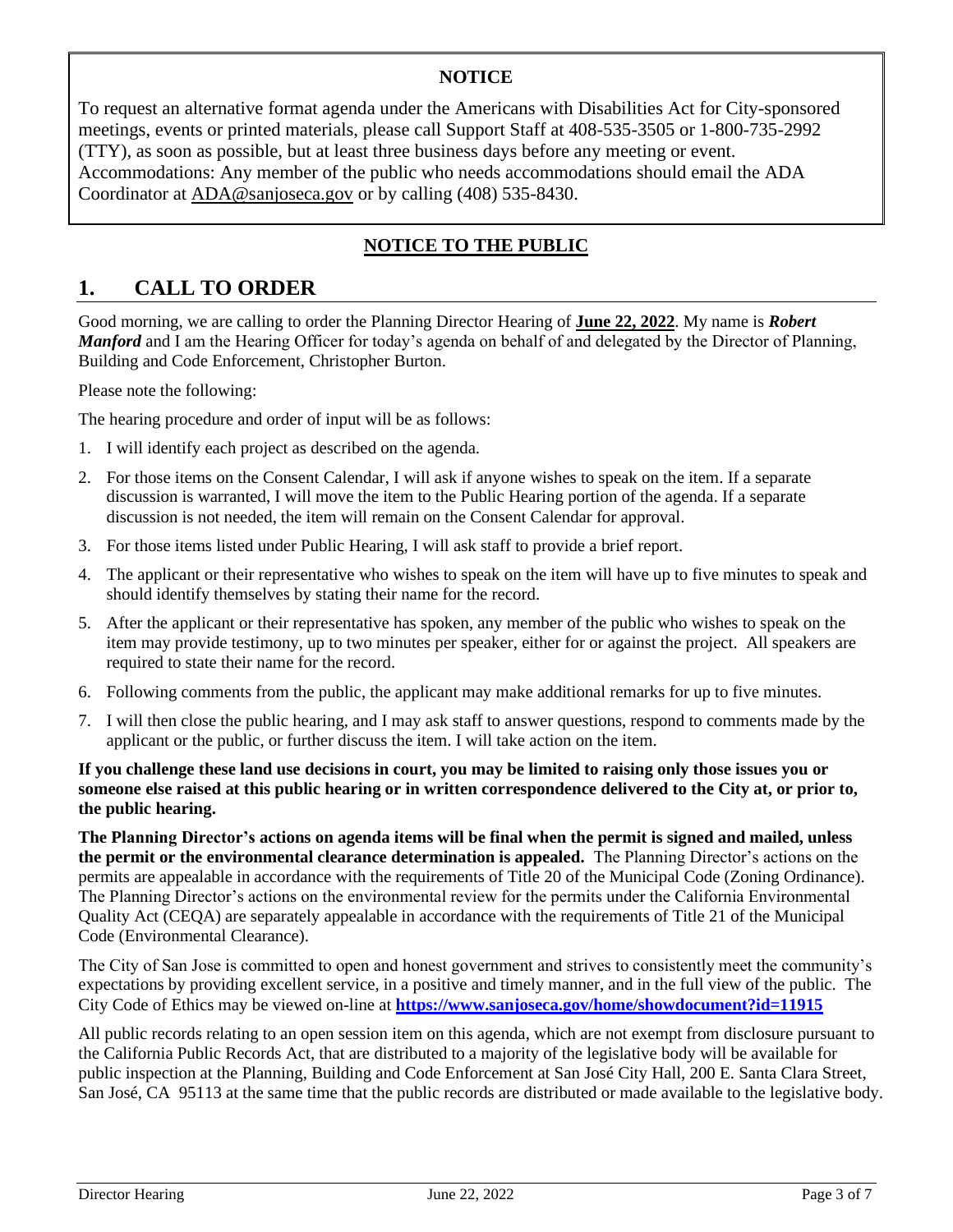## **AGENDA ORDER OF BUSINESS**

## **2. DEFERRALS**

Any item scheduled for hearing this morning for which deferral to a future meeting date is being requested will be moved to this portion of the agenda and considered on the matter of deferral. I will identify any items to be deferred and ask for comments from the audience. If you want to change any of the deferral dates or speak to the question of deferring these or any other items, please use the 'raise hand' feature in Zoom or click \*9 to raise a hand to speak. I will now open the public hearing. The following items are proposed for deferral.

#### **No Items**

#### **The matter of Deferrals is now closed.**

## **3. CONSENT CALENDAR**

### **NOTICE TO THE PUBLIC**

There will be no separate discussion of individual Consent Calendar items as they are considered to be routine and will be considered in one action unless an item is moved to the public hearing calendar for separate discussion by the Hearing Officer. The public may comment on the entire Consent Calendar and any items removed from the Consent Calendar by the Hearing Officer. If you wish to speak on one of these items please use the 'raise hand' feature in Zoom or click \*9 to raise a hand to speak.

a. **[HP22-001.](https://www.sanjoseca.gov/home/showdocument?id=87043&t=637908790979673549)** A Historic Preservation Permit to allow the demolition of the roof of existing rear additions, non-contributing windows, and other minor elements, and the construction of a 335 square foot second-floor addition, a 49-square foot first-floor addition and a new rear porch on a City Landmark (HL21-002) in the Hanchett and Hester Park Conservation Area on a 0.25-gross acre site located at 1169 Magnolia Avenue (Arthur Kao and Rachel Sussman, Owners). Council District: 6. **CEQA:** Exempt pursuant to CEQA Guidelines Section 15301 for Existing Facilities and Section 15331 for Historical Resource Restoration/Rehabilitation.

#### *PROJECT MANAGER, RINA SHAH*

**Staff Recommendation:** Consider the Exemption in accordance with CEQA. **Approve** a Historic Preservation Permit.

b. **[PD21-014/ER21-139.](https://www.sanjoseca.gov/home/showdocument?id=87047&t=637908790992798593)** A Planned Development Permit to allow the replacement of an existing surface parking lot and the removal of 32 trees (one ordinance-size, 31 non-ordinance-size) for the construction of a 3-story, approximately 115,986-square foot parking garage with approximately 377 vehicle parking spaces on an approximately 1.84-gross acre site located on the Southwest corner of Stockton Avenue and Emory Street (795 Stockton Avenue) (Bellarmine College Preparatory, Owner). Council District: 6. **CEQA:** Addendum to the Bellarmine College Preparatory Master Plan Mitigated Negative Declaration.

#### *PROJECT MANAGER, ALEC ATIENZA*

**Staff Recommendation:** Consider the Addendum to the Bellarmine College Preparatory Master Plan Mitigated Negative Declaration in accordance with CEQA. **Approve** a Planned Development Permit.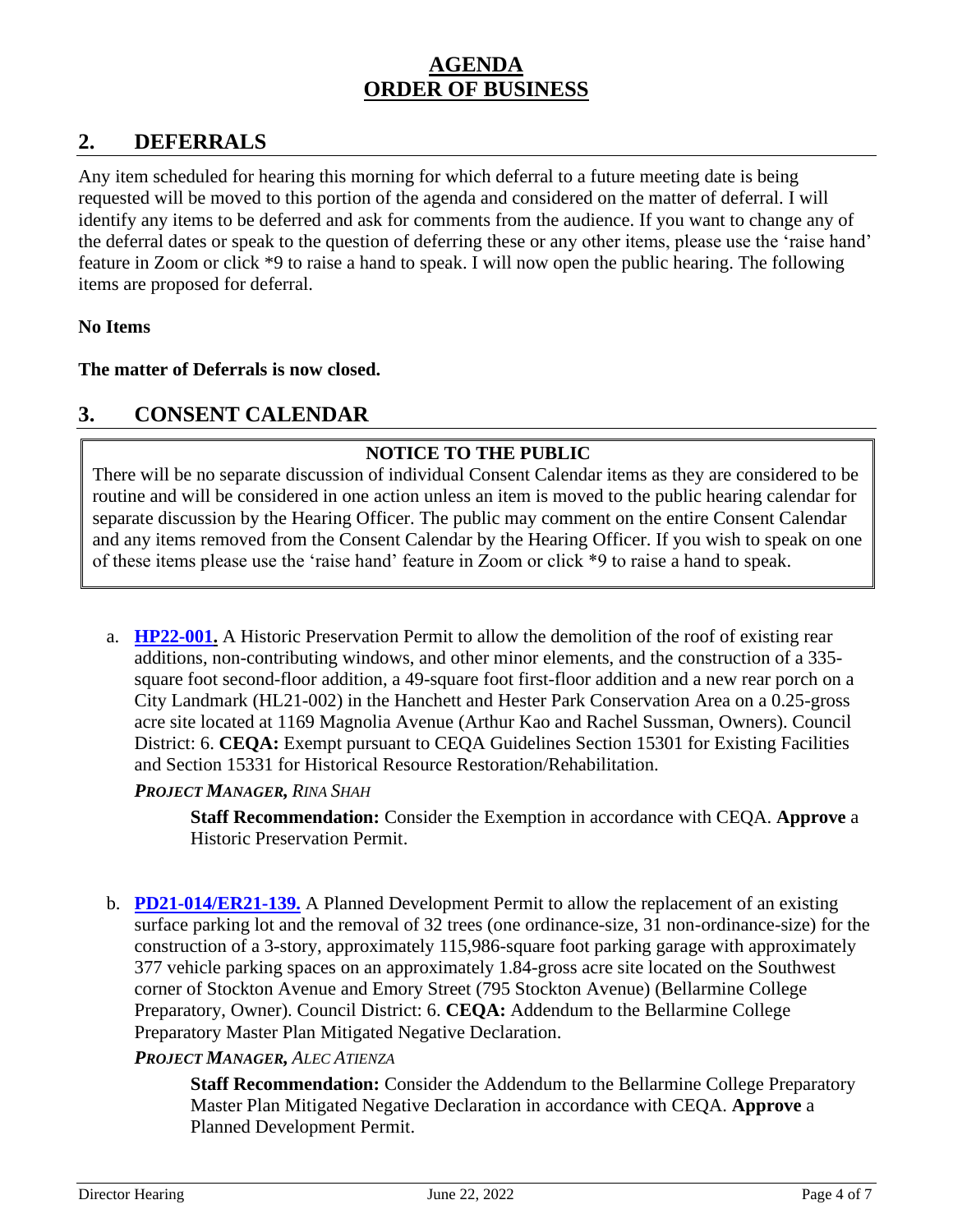## **4. PUBLIC HEARING**

a. **[HP22-002.](https://www.sanjoseca.gov/home/showdocument?id=87045&t=637908825480786954)** A Historic Preservation Permit to allow the demolition of the remaining brick walls of the Wade Warehouse City Landmark (HL92-67) destroyed by fire on a 0.39-gross acre site in the Port of Alviso National Register Historic District located at 1641 El Dorado Street (Anderson Sandra L Trustee, Owner). Council District: 4. **CEQA:** Exempt pursuant to CEQA Guidelines Section 15301 for Existing Facilities, demolition and removal of individual commercial structure and Section 15308 Actions by Regulatory Agencies for Protection of the Environment. *PROJECT MANAGER, DANA PEAK*

> **Staff Recommendation:** Consider the Exemption in accordance with CEQA. **Approve** a Historic Preservation Permit.

## **5. ADJOURNMENT**

**This concludes the Planning Director Hearing for June 22, 2022. Thank you.**

PLANNING DIRECTOR AGENDA ON THE WEB: <http://www.sanjoseca.gov/directorshearing> PUBLIC INFORMATION COUNTER CITY OF SAN JOSÉ (408) 535-3555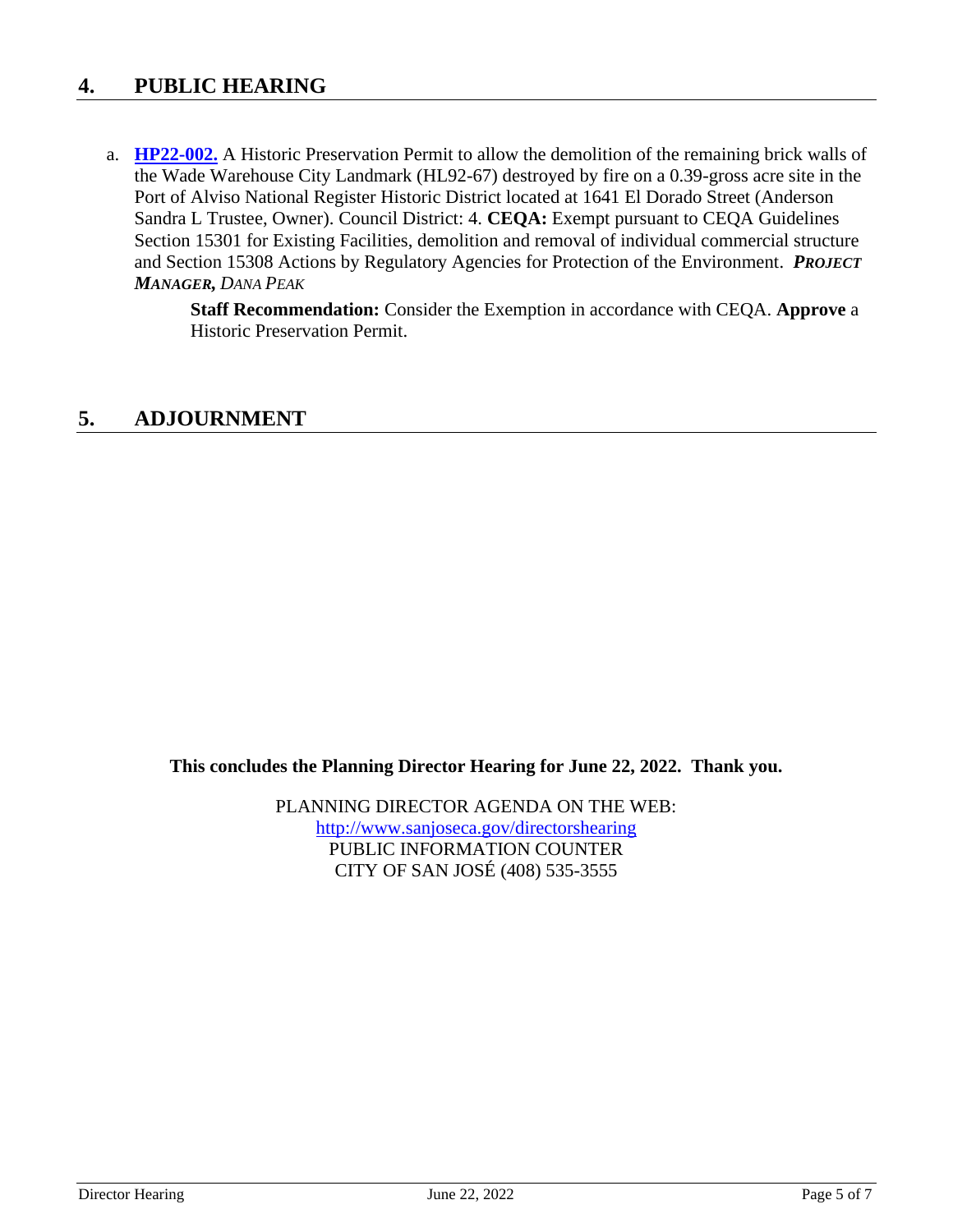## **CITY OF SAN JOSÉ CODE OF CONDUCT FOR PUBLIC MEETINGS IN THE COUNCIL CHAMBERS AND COMMITTEE ROOMS**

The Code of Conduct is intended to promote open meetings that welcome debate of public policy issues being discussed by the City Council, Redevelopment Agency Board, their Committees, and City Boards and Commissions in an atmosphere of fairness, courtesy, and respect for differing points of view.

- 1. Public Meeting Decorum:
	- a) Persons in the audience will refrain from behavior which will disrupt the public meeting. This will include making loud noises, clapping, shouting, booing, hissing or engaging in any other activity in a manner that disturbs, disrupts or impedes the orderly conduct of the meeting.
	- b) Persons in the audience will refrain from creating, provoking or participating in any type of disturbance involving unwelcome physical contact.
	- c) Persons in the audience will refrain from using cellular phones and/or pagers while the meeting is in session.
	- d) Appropriate attire, including shoes and shirts are required in the Council Chambers and Committee Rooms at all times.
	- e) Persons in the audience will not place their feet on the seats in front of them.
	- f) No food, drink (other than bottled water with a cap), or chewing gum will be allowed in the Council Chambers and Committee Rooms, except as otherwise pre-approved by City staff.
	- g) All persons entering the Council Chambers and Committee Rooms, including their bags, purses, briefcases and similar belongings, may be subject to search for weapons and other dangerous materials.
- 2. Signs, Objects or Symbolic Material:
	- a) Objects and symbolic materials, such as signs or banners, will be allowed in the Council Chambers and Committee Rooms, with the following restrictions:
		- No objects will be larger than 2 feet by 3 feet.
		- No sticks, posts, poles or other such items will be attached to the signs or other symbolic materials.
		- The items cannot create a building maintenance problem or a fire or safety hazard.
	- b) Persons with objects and symbolic materials such as signs must remain seated when displaying them and must not raise the items above shoulder level, obstruct the view or passage of other attendees, or otherwise disturb the business of the meeting.
	- c) Objects that are deemed a threat to persons at the meeting or the facility infrastructure are not allowed. City staff is authorized to remove items and/or individuals from the Council Chambers and Committee Rooms if a threat exists or is perceived to exist. Prohibited items include, but are not limited to: firearms (including replicas and antiques), toy guns, explosive material, and ammunition; knives and other edged weapons; illegal drugs and drug paraphernalia; laser pointers, scissors, razors, scalpels, box cutting knives, and other cutting tools; letter openers, corkscrews, can openers with points, knitting needles, and hooks; hairspray, pepper spray, and aerosol containers; tools; glass containers; and large backpacks and suitcases that contain items unrelated to the meeting.